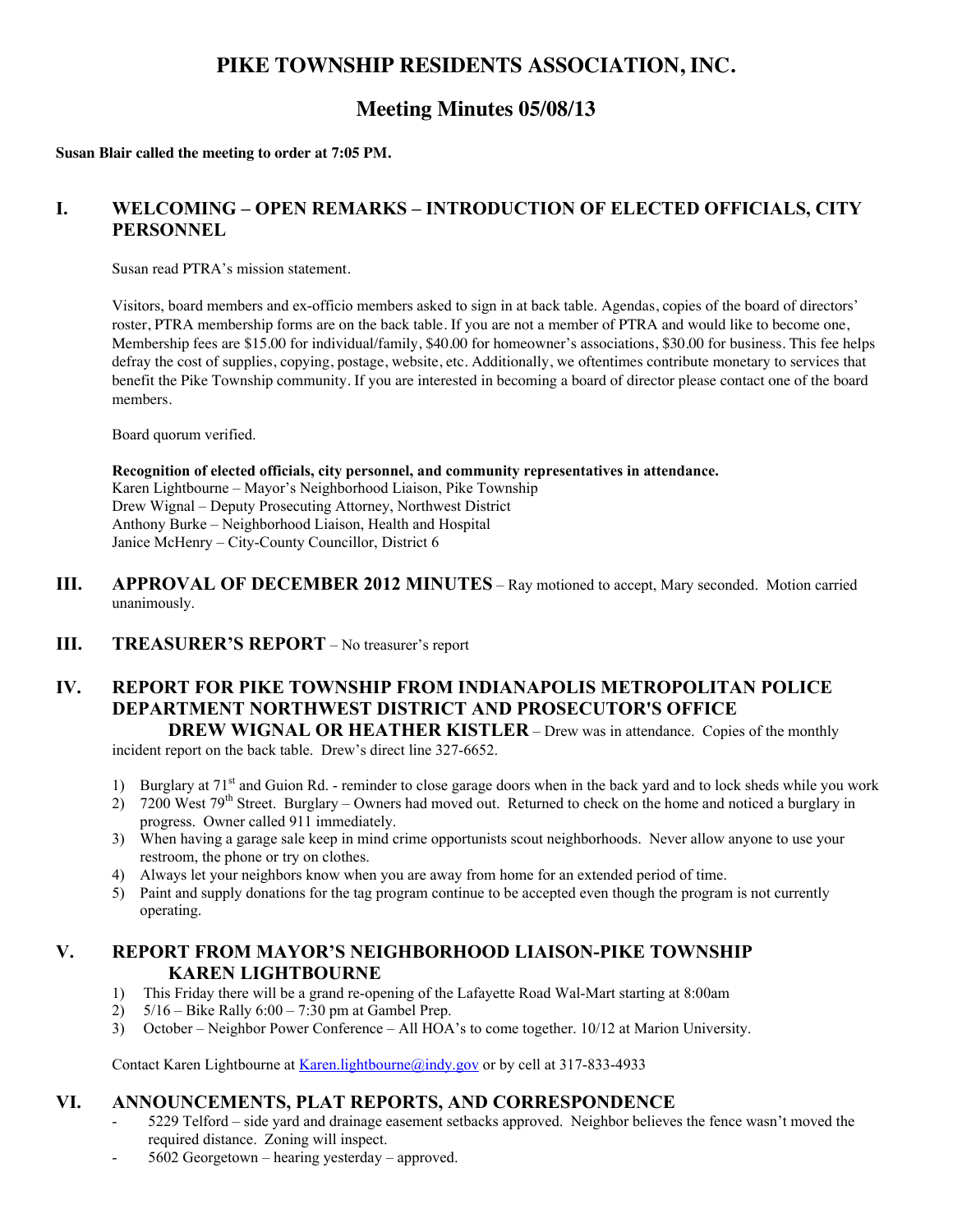- 8222 West  $82<sup>nd</sup>$  Street approved with commitments.
- 5404 Georgetown Road assisted living/prolonged care facility approved.
- 5355 Lafayette Rd. religious use hearing tomorrow.
- 7270 Georgetown Road truck rental and religious use (denied) petitioner inquired about filing for a time limit waiver.

#### **VII. ALCOHOL PERMITS**

- Transfer of ownership at 8607 Michigan Road
- Sky Fall Lounge & Restaurant 8845 Michigan Rd. PTRA opposed Marion County Alcohol Beverage Board denied permit.
- Early Bird Pancake House -- Michigan Road up for renewal. Hearing continued to May 20<sup>th</sup> at 9:30 am in room 260 of the City County Building.

#### **VIII. LAND USE – NEW PETITIONS**

**1) 4201 Moller Rd. – 2013-ZON-022** Greater Reformation Ministries requests rezoning of 4.64 acres

 to SU-1 to provide for religious uses. Current zoning is D-P. Council District 7. Hearing date is May 9, Hearing Examiner. Presenter is John Bennett. Chairperson is Jan Marshall, PTRA Vice-President, District VI. *– 138 seat church. Exterior lighting will be directional down lights. There will not be glare on residential homes or on the street. Plan to retain the existing tree line. They want the barrier between the adjacent neighborhood and the church. Staff is recommending approval. Staff requests 1) Preservation of tree line. 2) Administrative review of architecture. 3) Signage review prior to placement.*

- *- Sign will likely be monument. Clint suggested it be no taller than 6-feet.*
- *- All subsequent changes must come back for community review and administrative approval.*
- *- Intend to have a soup kitchen and food pantry.*
- *- Want senior daycare and assisted living.*
- *- Child day care.*
	- *PTRA board suggested the following commitments:*
- *- No homeless shelter.*
- *- No "soup kitchen."*
- *- Any additional access be at Moller Road.*

*They are 90 – 120 days from building. Susan suggested a continuance and a sub-committee.*

- 1) **8930 Lafayette Rd 2013-SE2-003** Christian Brethren of Indianapolis requests a Special Exception of the dwelling districts zoning ordinance to provide for religious uses, with off-street parking. Current zoning is D-S. Council District 1. Hearing date is 5/14/13, BZA II. Presenter is Joe Calderon. Chairperson is Don Bryson, PTRA Vice-President, District I. *– Several neighbors attended. Neighbors emphatically state their opposition has nothing to do with the religious practice. They are against the reduction of property values, commercialization of the area and the intrusion into their quality of life. Susan suggested a sub-committee be formed and a hearing continuance beyond PTRA's July 10th meeting. Sub-committee to meet sometime in June. Neighbors would like for the congregation to cease meeting at the location until resolution.*
- **3) 4853 W. 56th St. 2013-DV1-020** O'Reilly Automotive Stores, Inc. requests a variance of development standards to provide for an 8-ft. tall, 48-sq. ft. freestanding sign within 50-feet of an existing freestanding sign, being the third freestanding sign on the 687-ft. frontage of 56<sup>th</sup> St. (minimum 300-ft. separation required, one sign for every 300-feet of frontage permitted). Current zoning is C-3. Council District 7. Hearing date is 6/4/13, BZA I. Presenter is ? Chairperson is Jan Marshall, PTRA Vice-President, District VI. *– The sign size has been amended from 8-feet to 6 feet. Will commit to that size. No future plans for an electronic variable message sign. Nancy motioned to support with commitments. Ron seconded. Motion carried unanimously.*
- 4) **6830 W. 38th St. 2013-APP-006** McDonald's USA, LLC requests Park District II approval to provide for a 20-ft. tall, approximately 35-sq. ft. freestanding pole sign. Current zoning is PK-2. Council District 6. Hearing date is 5/23/13, Hearing Examiner. Presenter is Jason Carter. Chairperson is Mark Jakubovie, PTRA Vice-President, District V. **–** *Continued, will hear next month. Staff requested continuance due to sign size, location and aesthetics.*
- **5) 6925 Shore Terrace Dr. 2013-CAP-809 and 2013-CVR-809** Bond Oman requests Park District II approval to provide for a 99.5 sq. ft. wall sign, an 8-sq. ft building identification sign, a 2.5 sq. ft. door sign and a 4-ft. tall, 20-s. ft. freestanding sign. Variance of development standards to provide for a 4-ft. tall, 20-sq. ft. freestanding sign, with a 0-ft. front setback (15-ft. front setback required). Current zoning PK-II. Council District 6. Hearing date is 5/23/13. Presenter is Alex Sulanke. Chairperson is Mark Jakubovie, PTRA Vice-President, District V. *– Sign will be illuminated with LED lights. It is important for DaVita Dialysis to have the signs. It makes it easier for patients to locate. There*